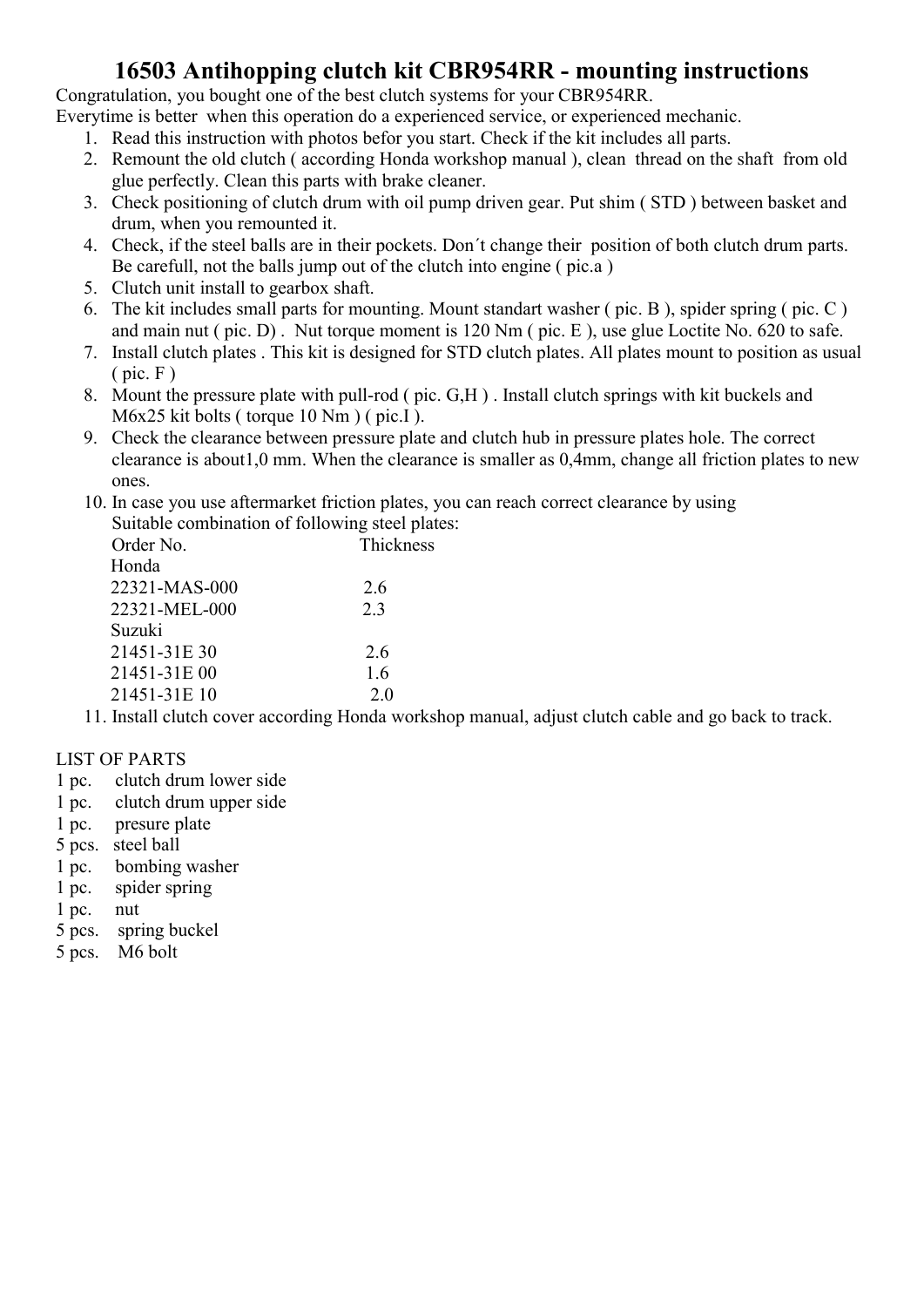# 16503 Picture A (pic.a)



16503 Picture B (pic.b)

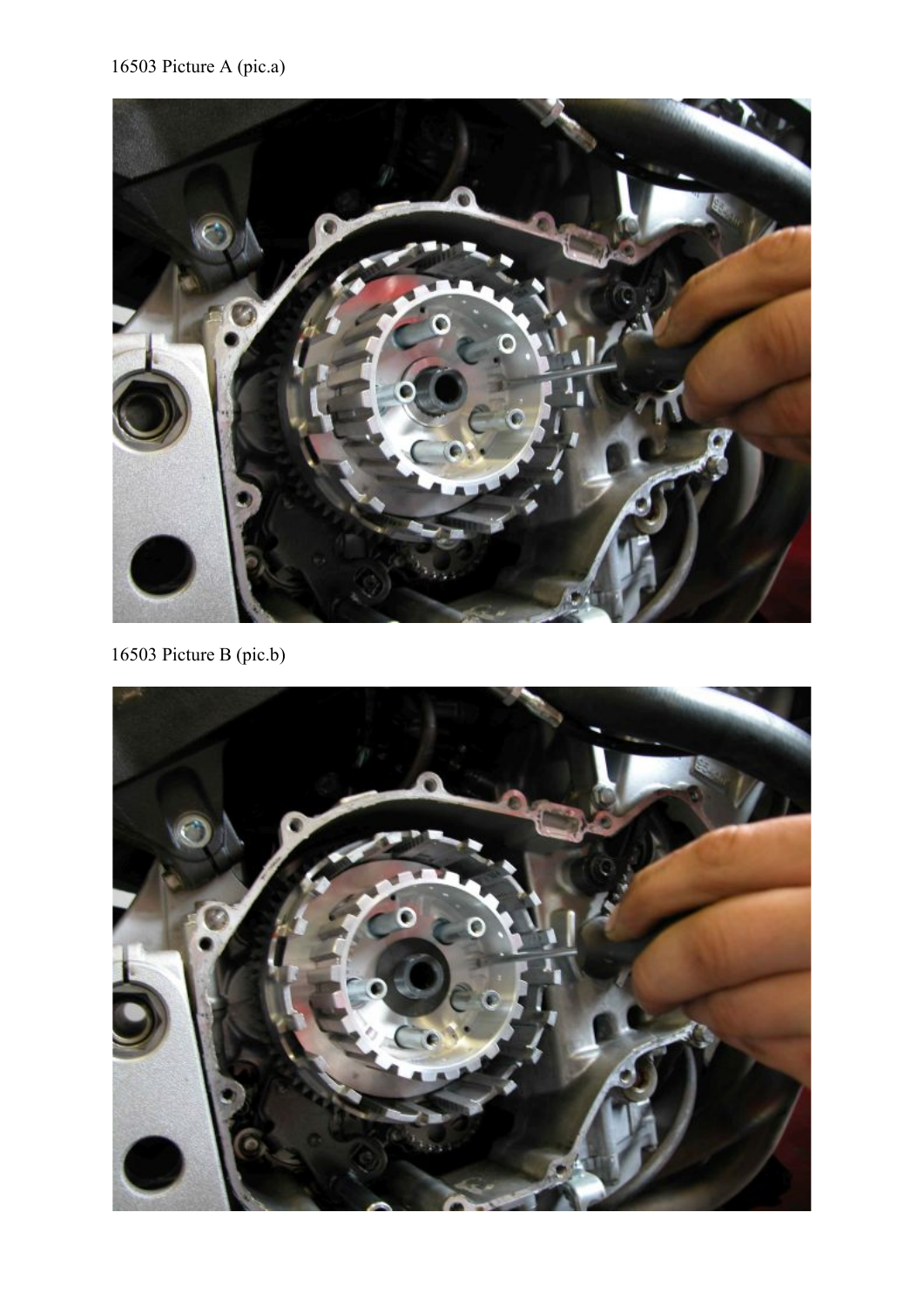# 16503 Picture C (pic.c)



16503 Picture D (pic.d)

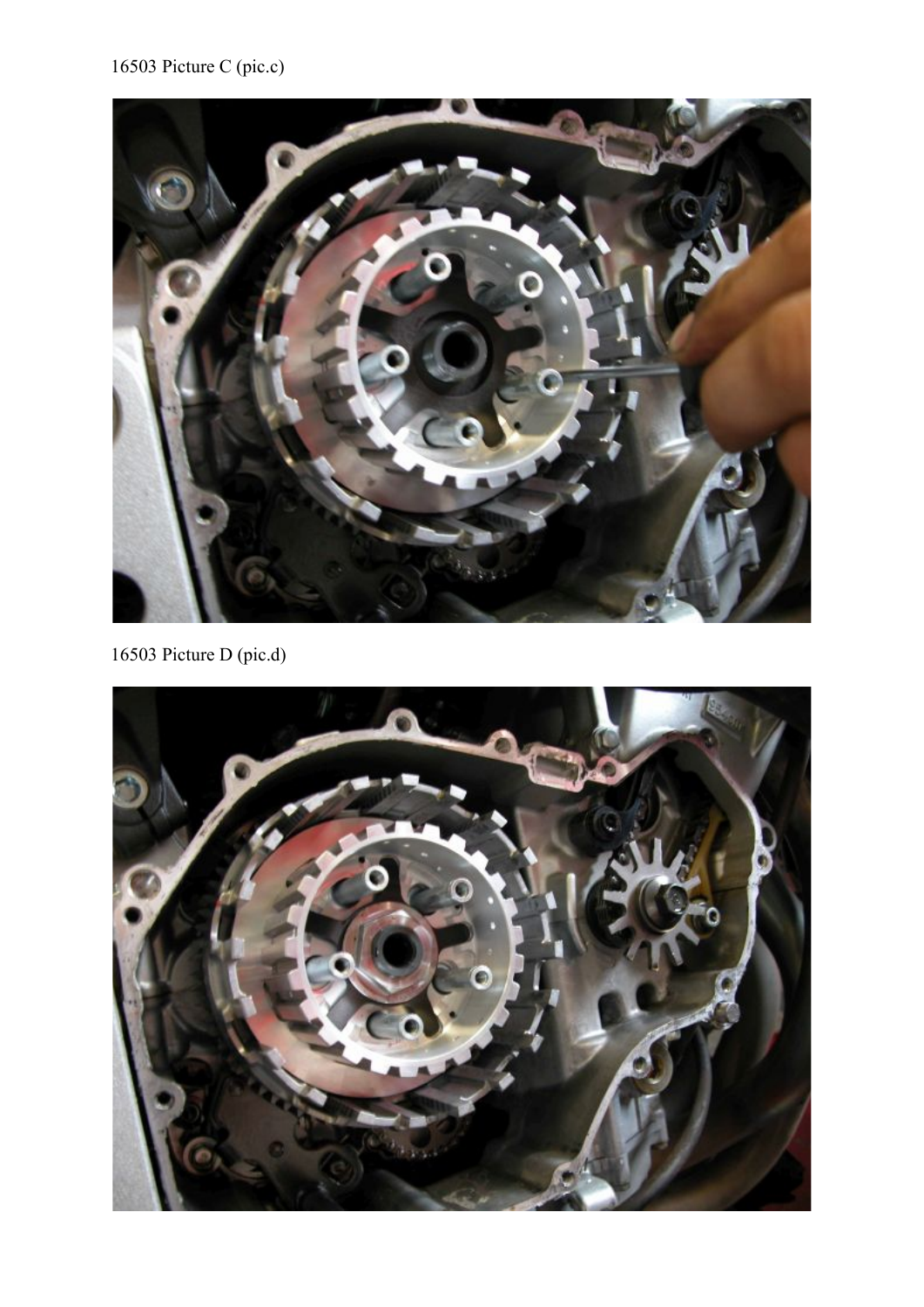# 16503 Picture E (pic.e)



16503 Picture F (pic.f)

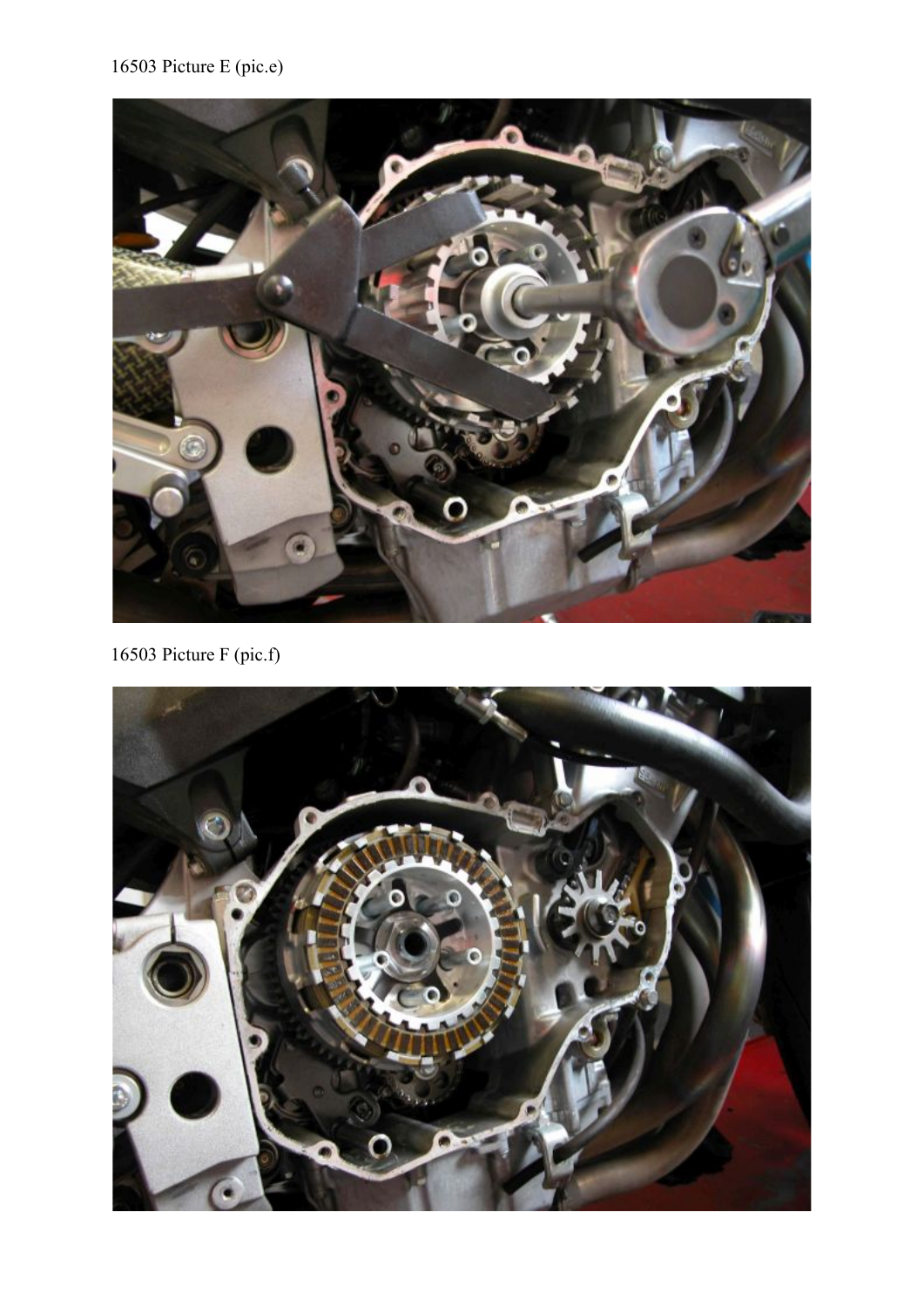

16503 Picture H (pic.h)